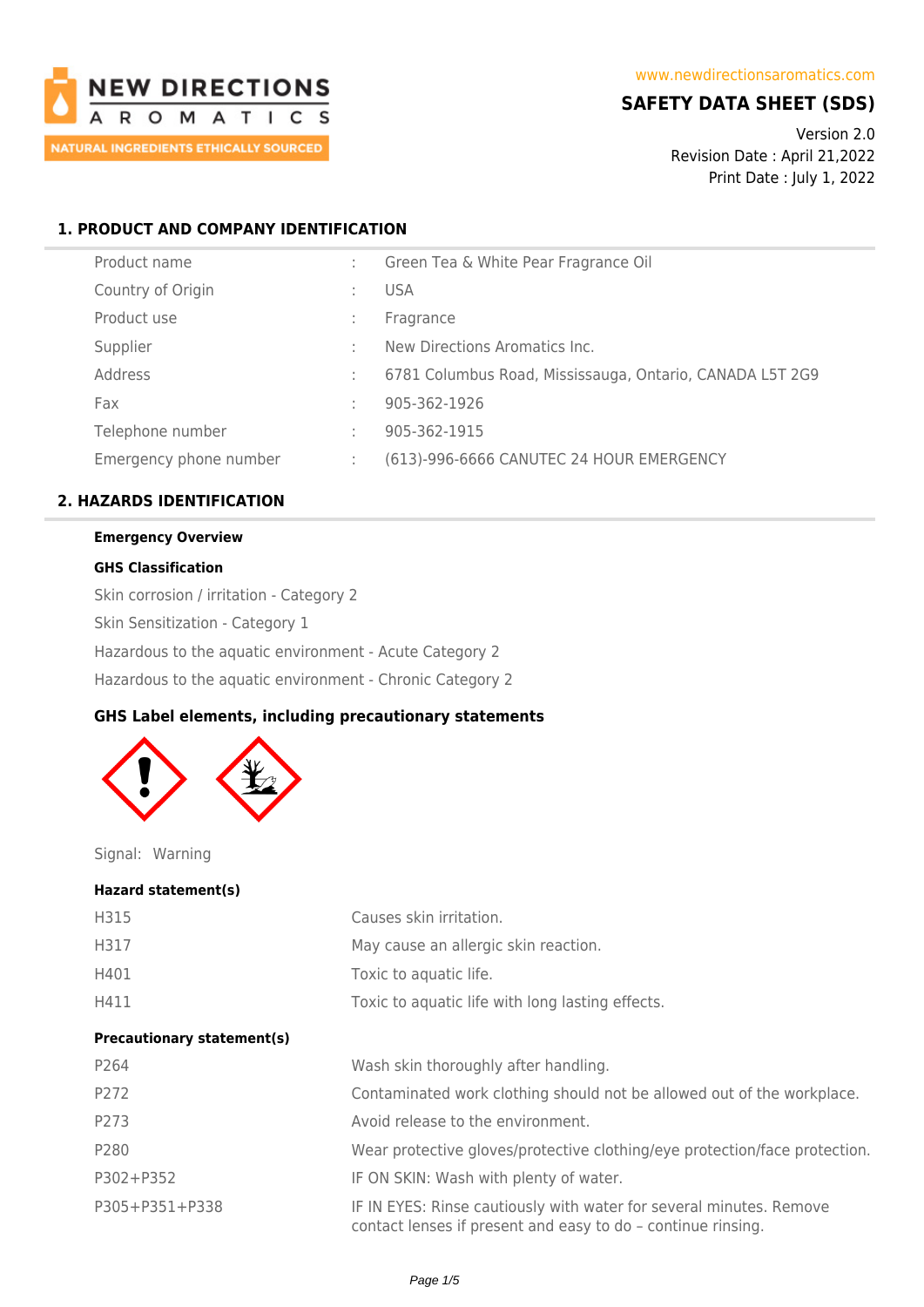| P308+P313 | If exposed: Call a POISON CENTER or doctor/physician.              |
|-----------|--------------------------------------------------------------------|
| P333+P313 | If skin irritation or a rash occurs: Get medical advice/attention. |
| P337+P313 | If eye irritation persists get medical advice/attention.           |
| P370+P378 | In case of fire: Use appropriate fire extinguisher to extinguish.  |
| P391      | Collect spillage.                                                  |
| P501      | Dispose of contents/container according to local regulations.      |

# **3. COMPOSITION / INFORMATION INGREDIENTS**

| <b>Product Name</b>                                                                 | <b>CAS NO</b> | <b>EC NO</b>             | <b>Concentration</b> |
|-------------------------------------------------------------------------------------|---------------|--------------------------|----------------------|
| 1,6-Octadien-3-ol, 3,7-dimethyl-                                                    | 78-70-6       |                          | $5 - 10%$            |
| Ethanone, 1-(1,2,3,4,5,6,7,8-octah<br>ydro-2,3,8,8-tetramethyl-2-<br>naphthalenyl)- | 54464-57-2    | $\overline{\phantom{a}}$ | $1 - 5%$             |
| Cyclopenta[g]-2-benzopyran,<br>1,3,4,6,7,8-hexahydro-4,6,6,7,8,8-<br>hexamethyl-    | 1222-05-5     |                          | $1 - 5%$             |
| 2,6-Octadien-1-ol, 3,7-dimethyl-,<br>1-acetate, $(2E)$ -                            | 105-87-3      |                          | $0.1 - 1\%$          |
| 3-Cyclohexene-1-carboxaldehyde,<br>2,4-dimethyl-                                    | 68039-49-6    | $\overline{\phantom{a}}$ | $0.1 - 1\%$          |

# **NOTE:**

The specific chemical identity and/or exact percentage (concentration) of composition has been withheld as a trade secret is required.

# **4. FIRST AID MEASURES**

### **Eye contact**

Immediately flush eyes with plenty of cool water for at least 15 minutes. Get medical attention if irritation occurs.

### **Skin contact**

Remove contaminated clothing. Wash area with soap and water. If irritation occurs, get medical attention.

### **Inhalation**

This material does not present a hazard if inhaled. Remove individual to fresh air after an airborne exposure if any symptoms develop, as a precautionary measure.

### **Ingestion**

Seek medical attention or contact local poison control center.

### **5. FIRE FIGHTING MEASURES**

### **Suitable extinguishing media**

Use alcohol resistant foam, carbon dioxide, dry chemical, or water spray when fighting fires. Water or foam may cause frothing if liquid is burning but it still may be a useful extinguishing agent if carefully applied to the fire.

### **Unsuitable extinguishing media**

Do not direct a water stream directly in the burning liquid.

### **Special protective equipment and precautions for fire-fighters**

Do not enter fire area without proper protection including self contained breathing apparatus and full protective equipment. Fight fire from a safe distance and a protected location due to the potential of hazardous vapors and decomposition products. Use water spray/fog for cooling. Use methods for the surrounding fire. Flammable component(s) of this material may be lighter than water and burn while floating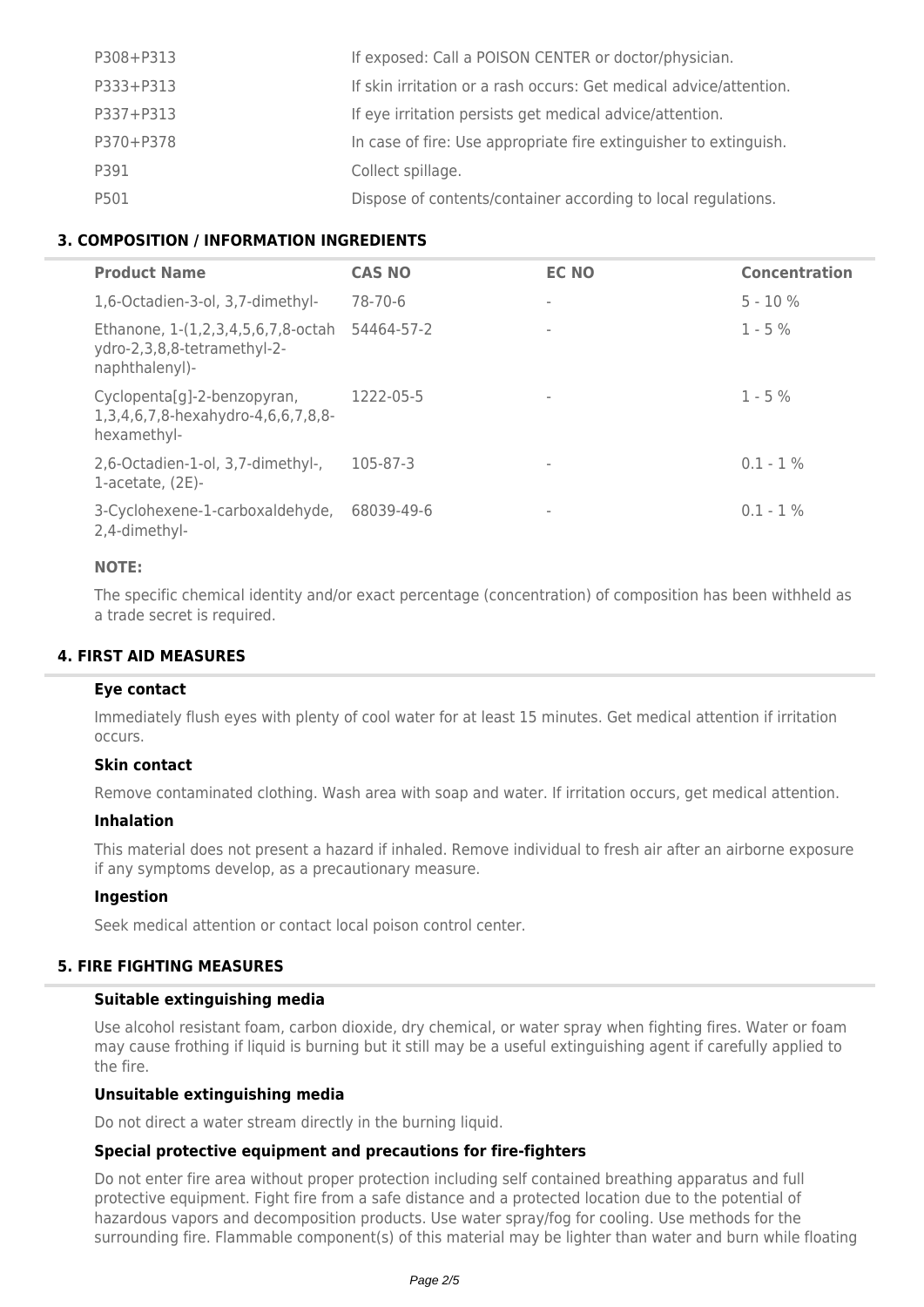on the surface.

# **Special hazards arising from the substance or its combustible products**

Hazardous decomposition products may be formed at extreme heat or if burned.

### **Resulting gases**

Carbon oxides.

### **6. ACCIDENTAL RELEASE MEASURES**

### **Personal precautions, protective equipment and emergency procedures.**

No health affects expected from the clean-up of this material if contact can be avoided. Follow personal protective equipment recommendations found in Section 8 of this SDS.

#### **Environmental precautions**

Prevent entry to sewers and public waters. Notify authorities if product enters sewers or public waters.

### **Methods and materials for containment and cleaning up**

Clean up any spills as soon as possible, using an absorbent material to collect it. Use suitable disposal containers.

### **7. HANDLING AND STORAGE**

#### **Precautions for safe handling**

Mildly irritating material. Avoid unnecessary exposure.

### **Conditions for safe storage, including any incompatibilities**

Store in a cool dry place. Isolate from incompatible materials.

# **8. EXPOSURE CONTROLS AND PERSONAL PROTECTION**

#### **Exposure controls**

No exposure limits exist for the constituents of this product. No engineering controls are likely to be required to maintain operator comfort under normal conditions of use.

### **Eyes**

Wear chemically resistant safety glasses with side shields when handling this product. Do not wear contact lenses.

#### **Skin**

Not normally considered a skin hazard. Where use can result in skin contact, practice good personal hygiene and wear a barrier cream and/or impervious surgical style gloves. Wash hands and other exposed areas with mild soap and water before eating, drinking, and when leaving work.

### **Respiratory**

No respiratory protection required under normal conditions of use.

### **Exposure limit values**

No exposure limits exist for the constituents of this product. No engineering controls are likely to be required to maintain operator comfort under normal conditions of use.

### **9. PHYSICAL AND CHEMICAL PROPERTIES**

| Appearance                    | ÷ | Clear liquid.                                    |
|-------------------------------|---|--------------------------------------------------|
| Odor                          |   | Characteristic odor.                             |
| Melting Point/Freezing Point  | ÷ | $-15.6 °C$                                       |
| Initial b.p and boiling range | ÷ | 110 °C                                           |
| Flash point                   | ÷ | $>93.33^{\circ}$ C                               |
| Relative density              | ÷ | 0.934 to 0.944 @ 25 °C                           |
| Solubility (ies)              |   | Soluble in alcohol and oils. Insoluble in water. |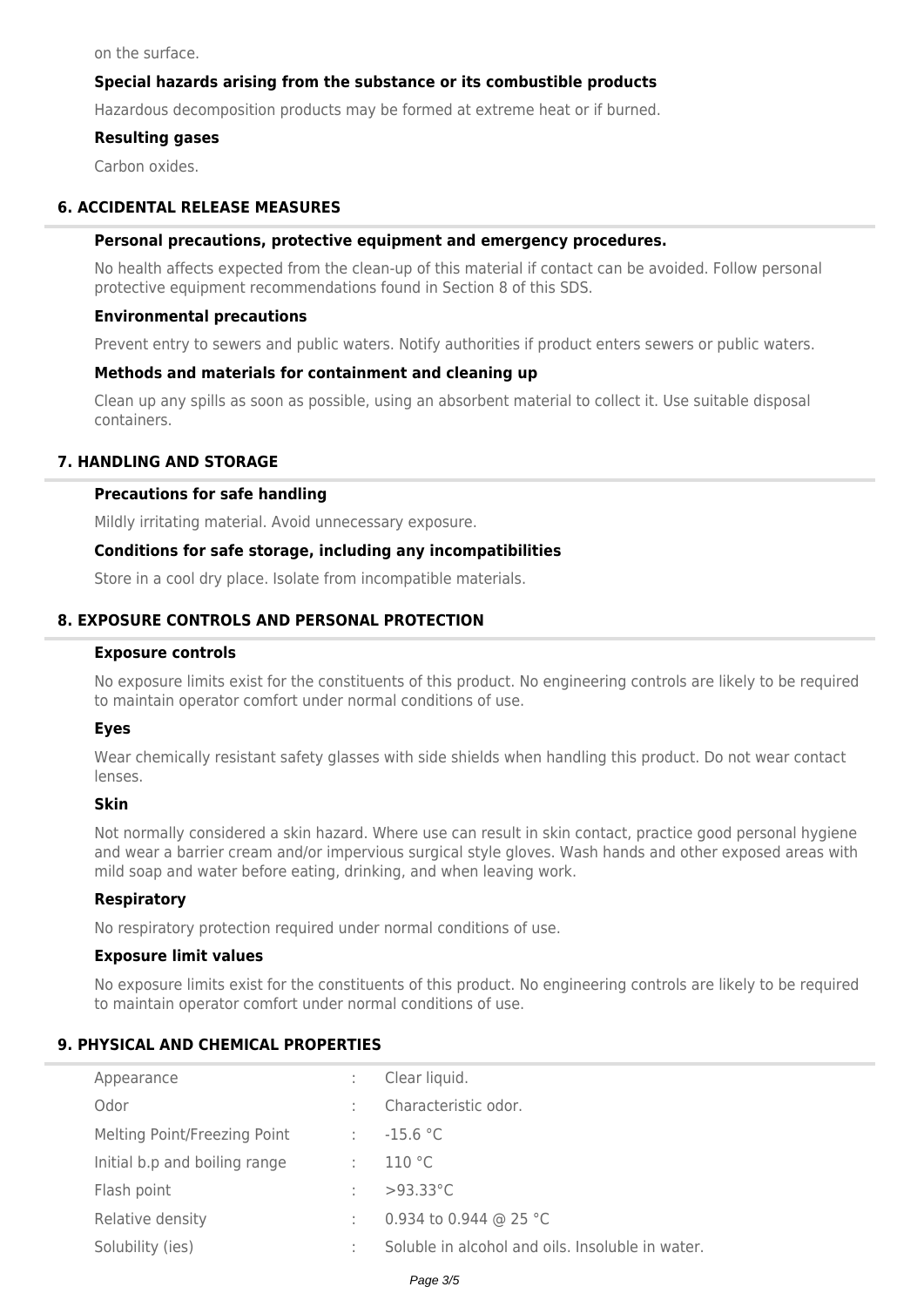| Auto-ignition temperature | $\cdot$ 259 °C         |
|---------------------------|------------------------|
| Refractive index          | 1.449 to 1.464 @ 25 °C |

# **10. STABILITY AND REACTIVITY**

# **Reactivity**

This material presents no significant reactivity hazard.

### **Chemical stability**

Chemically stable under normal conditions.

# **Conditions to avoid**

Avoid sparks, flame and other heat sources.

### **Incompatible materials**

Strong oxidizing agents.

# **Hazardous decomposition products**

Carbon Oxides.

# **11. TOXICOLOGICAL INFORMATION**

### **Carcinogenicity**

None of the substances have been shown to cause cancer in long term animal studies.

### **IARC**

Not a carcinogen according to IARC.

### **NTP**

Not a carcinogen according to NTP.

# **OSHA**

Not a carcinogen according to OSHA.

### **Mutagenicity**

No data available to indicate product or any components present at greater than 0.1% is mutagenic or genotoxic.

# **Reproductive toxicity**

No data available to indicate product or any components present at greater than 0.1% may cause birth defects.

# **Skin contact**

Adverse skin effects should be prevented by normal care and personal hygiene.

### **Eye contact**

Possible irritation should be prevented by wearing safety glasses.

# **12. ECOLOGICAL INFORMATION**

### **Ecotoxicity**

Harmful to aquatic organisms. Avoid any pollution of ground, surface or underground water.

# **Persistence and degradability**

Not available.

# **Bio - accumulative potential**

Not available.

### **Mobility in soil**

Not available.